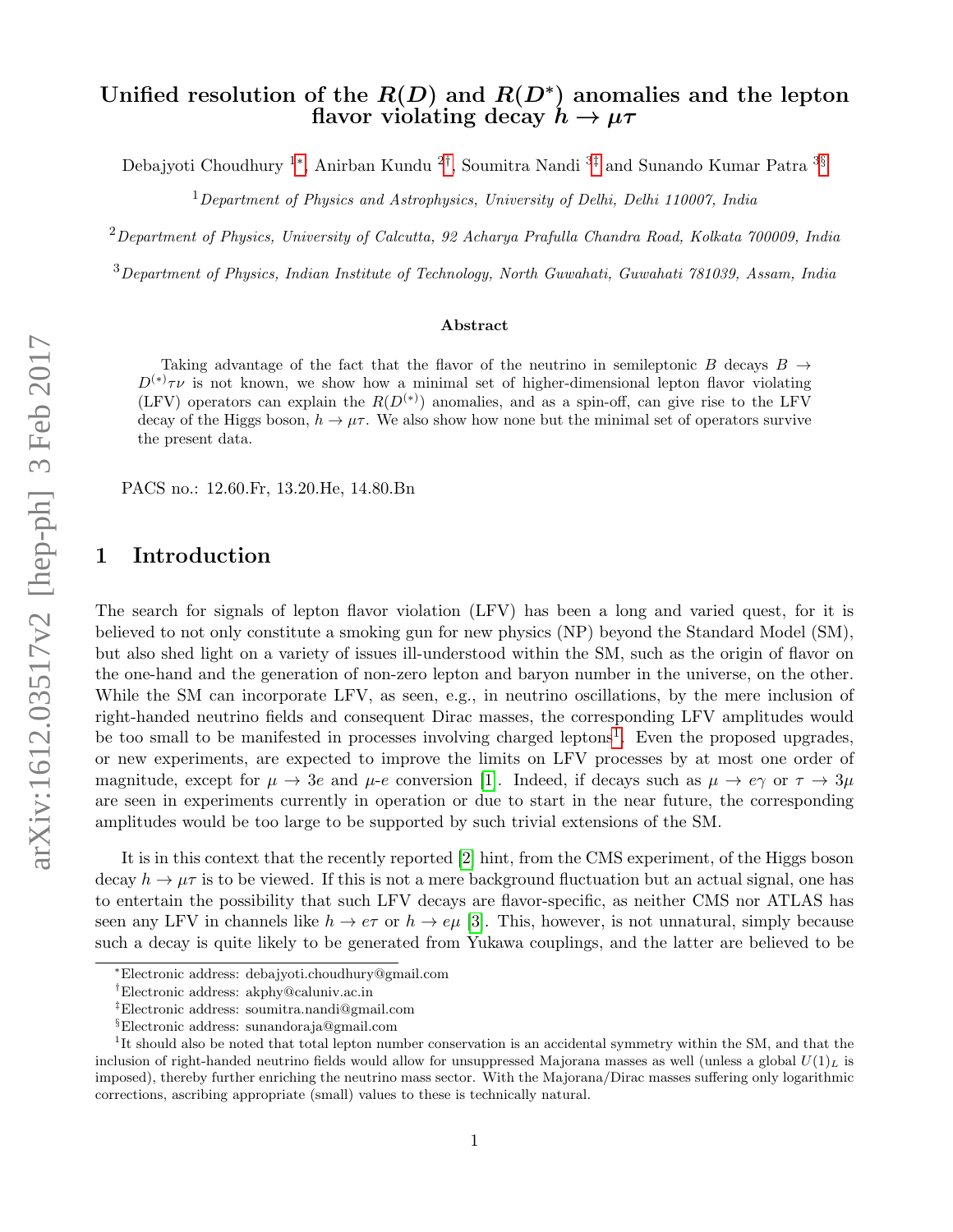typically stronger for the higher generations, even in extensions of the SM. While the results from the ATLAS experiment on  $h \to \mu\tau$  are more or less consistent with zero, these too can allow for a nontrivial branching ratio (BR) for this channel. The measurements have yielded  $[2,4]$ 

$$
BR(h \to \mu \tau) = 0.84^{+0.39}_{-0.37}\% \, (CMS), \, 0.53 \pm 0.51\% \, (ATLAS), \tag{1}
$$

so that the 95% CL upper limits on the BR are 1.51% (CMS) and 1.41% (ATLAS) respectively.

While the CMS measurement *per se*. does not call for new physics right away, it is interesting to juxtapose it against another long-standing anomaly, albeit in a completely different sector. The ratios of the partial widths of B mesons,  $R(D)$  and  $R(D^*)$ , defined as

$$
R(D^{(*)}) = \frac{\Gamma(B \to D^{(*)}\tau\nu)}{\Gamma(B \to D^{(*)}\ell\nu)},
$$
\n(2)

(with  $\ell = e, \mu$ ) are particularly clean probes of physics beyond the SM, on account of the cancellation of the leading uncertainties inherent in individual BR predictions. The values of  $R(D)$  and  $R(D^*)$ as measured by BABAR [\[5\]](#page-12-4), when taken together, exceed SM expectations by more than  $3\sigma$ , which generated interest in the first place. Furthermore, the Belle measurements for the same observables lie in between the SM expectations and the BABAR measurements and are consistent with both [\[6\]](#page-12-5). Recently, Belle has published their new result on  $R(D^*)$  [\[7\]](#page-12-6) with  $\tau$  decaying semileptonically, and this agrees with the SM expectations only at the 1.6 $\sigma$  level, while the first measurement by LHCb [\[8\]](#page-12-7) is also  $2.1\sigma$  above the SM prediction. Taking all the results together, including the correlations, the tension between data and SM is at the level of  $3.9\sigma$ . On the other hand, the recent results on the measurement of  $\tau$ -polarization for the decay  $B \to D^* \tau \nu$  in Belle [\[9\]](#page-13-0) are consistent with the SM predictions, albeit with only a large uncertainty.

While the "anomalies" in either of  $R(D)$  and  $R(D^*)$  do not call for LFV, clearly they seem to be associated with a loss of lepton universality, and involving the very same fermions as the anomalous decay. It is therefore conceivable that the individual excesses, intriguing in their own right but not calling out for a rejection of the SM, are, together, indicative of some new physics. A combined approach to treat both these anomalies together within the scope of a particular model may be found in Ref.  $[10]$ <sup>[2](#page-1-0)</sup>. At this point, we may refer the reader to Refs.  $[12, 13]$  $[12, 13]$ , and the references therein, for a detailed analysis of the NP operators. In this paper, we investigate this more closely, coupled with the LFV Higgs decays. In particular, if anomalous Higgs interactions are indeed called for, we show that the difference between the chiral structure of the ensuing four-fermi operators and that of the SM operator could possibly explain why the experimental discrepancies are seen only in certain channels.

The generation of such LFV decays of the Higgs is relatively simple if the scalar sector is enlarged, as in a Type-III two-Higgs doublet model wherein the 125 GeV scalar has a tiny component of the field responsible for the LFV decays [\[14\]](#page-13-4). A variation is afforded by scenarios [\[15\]](#page-13-5) wherein there are two or more nearly degenerate scalars with one of them being SM-like and the other(s) having explicitly LFV couplings. On the other hand, lepton flavor non-universality can appear in many a guise, whether it be through Higgs couplings or through gauge couplings in a theory with extended symmetry or even through the exchange of other non-standard particles such as superpartners in a supersymmetric extension of the SM, or leptoquarks. Hence, rather than adopt any particular scenario, we investigate the structure of the minimal alteration to the SM that can satisfactorily explain the

<span id="page-1-0"></span><sup>&</sup>lt;sup>2</sup>There have been numerous attempts to relate the  $R(D^{(*)})$  anomaly with some other anomalous observables, see, e.g., Ref. [\[11\]](#page-13-6).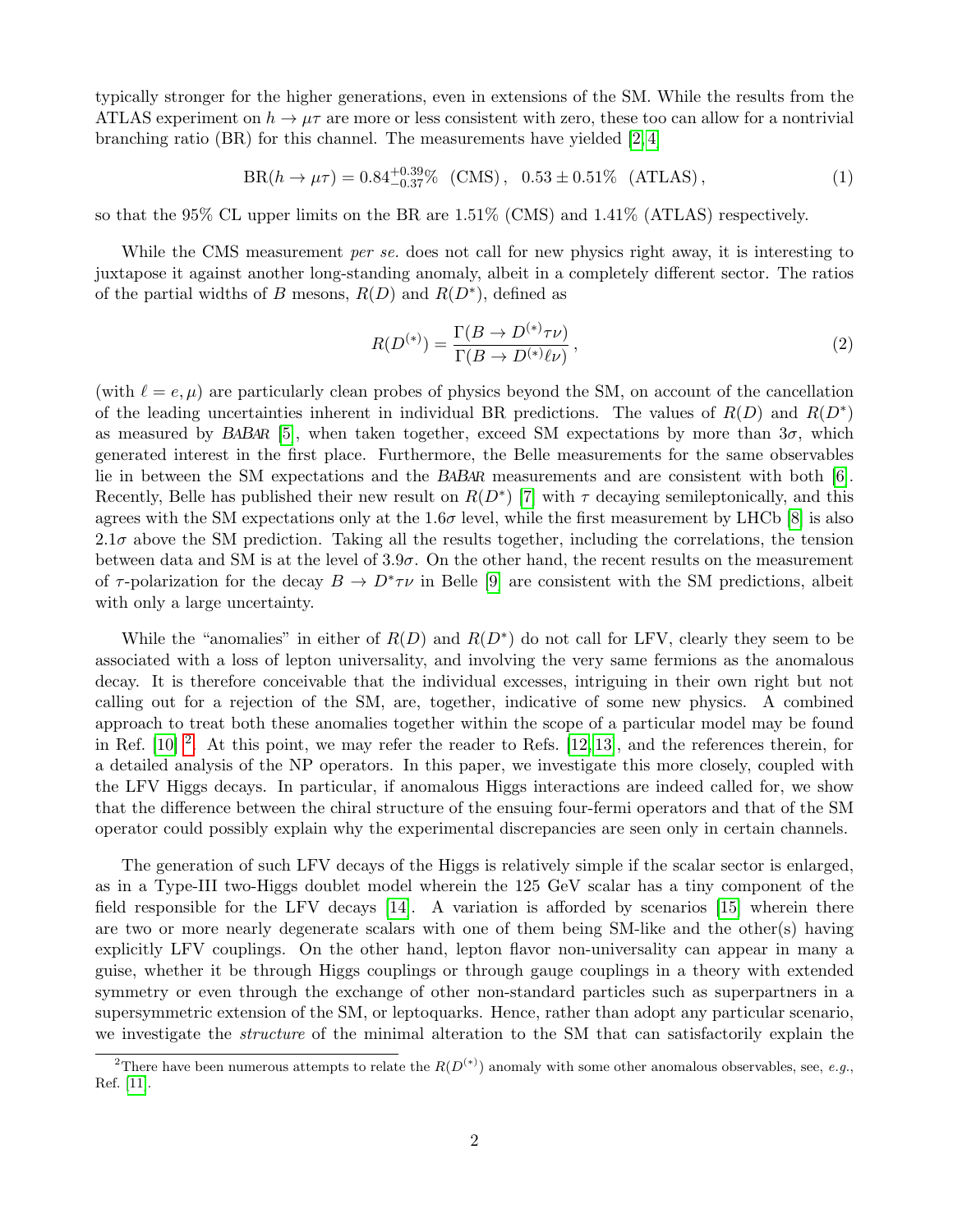anomalies while remaining consistent with the rest of low-energy phenomenology. In other words, we advocate a bottom-up approach, starting with an effective theory.

In this paper, we would like to investigate whether both these decays, namely,  $h \to \mu\tau$  and  $B \to$  $D^{(*)}\tau\nu$  can be simultaneously affected by a single four-fermion operator, keeping the scalar sector to be completely SM-like at the electroweak scale. There are at least two points worth emphasizing, so let us note them down here.

- If the scalar sector is completely SM-like at all energies, *i.e.*, if the mass matrix and the Yukawa matrix are proportional, there can be no flavor-changing coupling of the Higgs boson of the form  $h \overline{f_i} f_j$  with  $i \neq j$ , even at the one-loop level. This is in contradiction to what has been claimed in, for example, Refs. [\[16,](#page-13-7) [17\]](#page-13-8). The reason is not difficult to understand: as soon as one generates an off-diagonal Yukawa coupling  $h_{ij}$ , an analogous term  $m_{ij} = v h_{ij}$  is also generated in the mass matrix, where  $v$  is the vacuum expectation value (VEV) for the CP-even neutral component of the SM Higgs field Φ. Thus, one needs to redefine the stationary basis for the fermions again, and in that new basis, such off-diagonal effective Yukawa couplings no longer exist. However, there are possible ways out [\[18,](#page-13-9) [19\]](#page-13-10), and we will later show, with a toy model, how to achieve this. In this sense, we demonstrate how to generate the LFV decay of the Higgs boson without introducing any low-energy extension of the scalar sector.
- NP has to be there in some form or other at some high scale, but if the low-energy sector is SM-like, then any new state can exist only at a scale  $\Lambda \gtrsim \mathcal{O}(1 \text{ TeV})$ , the natural scale for NP. It is possible, though, that NP can appear at several (well-separated) scales, with the aforementioned Λ being the lowest of them all.

Here, we will focus on some possible dimension-6 four-fermion operators to explain both the anomalies, relating the charged current operator  $b \to c\tau\nu$  with the neutral current operator, that produces  $\tau\mu$ in the final state, through  $SU(2)<sub>L</sub>$ . We will take advantage of two facts: first, the quark mixing in the right-chiral sector is essentially unconstrained, and second, the flavor of the neutrino that comes out in semileptonic  $B$  decays is not determined. While a similar exercise using higher dimensional effective operators has been performed [\[20\]](#page-14-0), it was restricted only to the B-sector observables. The novelty, in our approach, lies in that we do not consider any extension of the SM scalar sector, and the Yukawa couplings remain unchanged. As we will show, the new operators that we consider produce an effective  $h\mu\tau$  vertex, which we illustrate with the help of a toy model. Showing how experimental constraints already rule out most of the possible operators, we identify the minimal set of operators necessary to explain the anomalies.

The paper is arranged as follows. In Section II, we will first describe a toy model to generate flavorchanging Higgs couplings with lowest dimensional effective operators, and then elaborate our model. In Section III, we show how it affects the LFV Higgs decay  $h \to \mu\tau$ , and semileptonic B decays are treated in Section IV. We summarize and conclude in Section V.

# 2 The formalism

Assuming that the (low-energy) scalar sector is just as in the SM, the only way to explain a LFV decay of the Higgs boson  $h$  (such as the one under discussion) would be to postulate a term  $\left[-y_{ij}\bar{\ell}_L^i\ell_P^j\right]$  $\frac{j}{R}h + \text{h.c.}$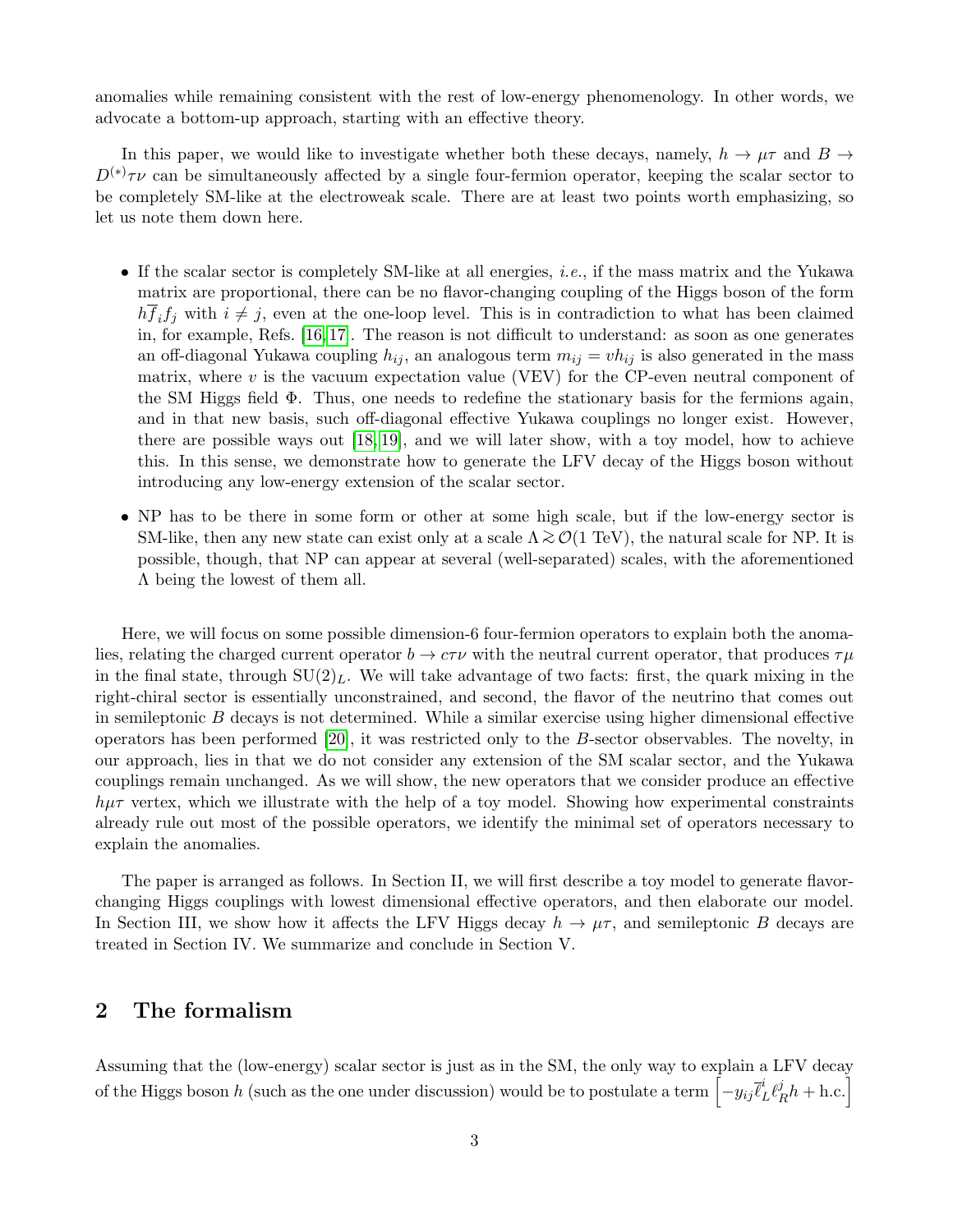(with  $i \neq j$ ), in the Lagrangian, keeping in abeyance, for the time being, any discussion of the source of this term. Written in full, the relevant term is

<span id="page-3-0"></span>
$$
- y_{\mu\tau} \left( \overline{\mu}_L \tau_R + \overline{\tau}_R \mu_L \right) h - y_{\tau\mu} \left( \overline{\tau}_L \mu_R + \overline{\mu}_R \tau_L \right) h , \qquad (3)
$$

and the corresponding branching fraction is given by

$$
BR(h \to \mu \tau) = \frac{m_h}{8\pi \Gamma_h} \left( |y_{\tau\mu}|^2 + |y_{\mu\tau}|^2 \right) , \qquad (4)
$$

where  $y_{\mu\tau}$  and  $y_{\tau\mu}$  are effective Yukawa couplings, which need not be equal, or even of the same magnitude. If  $h \to \mu\tau$  (and other possible new decay channels) have only a small BR, one can assume  $\Gamma_h \approx \Gamma_h^{\text{SM}} \approx 4.07 \text{ MeV for } m_h \approx 125 \text{ GeV}.$ 

If the scalar sector (both the field content and interactions) is restricted to being exactly as in the SM, clearly, terms as in Eq. [\(3\)](#page-3-0) cannot occur at the tree-level. They may appear as quantum corrections though, and the required size clearly does not preclude this. However, for even this to work, either the field content of the theory has to be enlarged or non-renormalizable interactions introduced or both.

#### 2.1 Flavor-changing Higgs couplings: A toy model

As was discussed earlier, one cannot simply postulate such an off-diagonal coupling for the Yukawa and the mass matrices often turn out to be proportional to each other (not only at the tree level, but to any given order in perturbation theory). To circumvent this argument, let us consider a toy model. Suppose the Lagrangian contains dimension-5 terms like

$$
\frac{1}{\Lambda} \left[ a_t \overline{t}_R Q_L \tilde{\Phi} X + a_l \overline{\tau}_R L_L \Phi X^* \right] + \text{H.c.}
$$
\n<sup>(5)</sup>

where  $\Phi$  is the SM doublet  $(\tilde{\Phi} = i\sigma_2 \Phi^*)$ , and X is a complex  $SU(2)_L$  triplet with hypercharge  $Y = 2$ . We will assume that the mass-squared term for X is positive and  $\mathcal{O}(\text{TeV}^2)$ . Consequently, the components of X receive no vacuum expectation value, thereby trivially satisfying the constraints from the  $\rho$ parameter. A further consequence is that they are almost degenerate in mass, which allows the scenario to evade the remaining constraints from electroweak precision observables. Λ above is a cutoff scale, with  $\Lambda \gg m_X$  so as to validate the effective Lagrangian approach.

Written in full, with  $X = (x^{++}, x^+, x_0)$ , the relevant terms look like

$$
\mathcal{L} \supset \frac{1}{\sqrt{3}\Lambda} \left[ a_t \left( \bar{t}_R t_L \phi^{0*} x_0 - \frac{1}{\sqrt{2}} \bar{t}_R b_L \phi^{0*} x^+ \right) + a_t \left( \bar{\tau}_R \mu_L \phi^0 x_0^* - \frac{1}{\sqrt{2}} \bar{\tau}_R \nu_{\mu L} \phi^0 x^- \right) \right] + H.c. \tag{6}
$$

Integrating out the  $X$  fields yields a dimension-8 term in the Lagrangian of the form

$$
\frac{-a_t a_l}{3\Lambda^2 m_X^2} |\phi^0|^2 \bar{t}_L t_R \, \overline{\mu}_L \tau_R + h.c., \tag{7}
$$

valid at scales well below  $m_X$ . Here, analogous terms involving the putative Goldstones have been suppressed. On the breaking of the electroweak symmetry, one may write  $\phi^0 = (h + v)/\sqrt{2}$ , with h being the physical Higgs field. This yields not only a four-Fermi term of the form

<span id="page-3-1"></span>
$$
\mathcal{L}_{4\text{fer}} = \frac{a_t a_l}{6\Lambda^2} \frac{v^2}{m_X^2} \left( \bar{t}_L t_R \right) \left( \overline{\tau}_R \mu_L \right) + \text{H.c.},\tag{8}
$$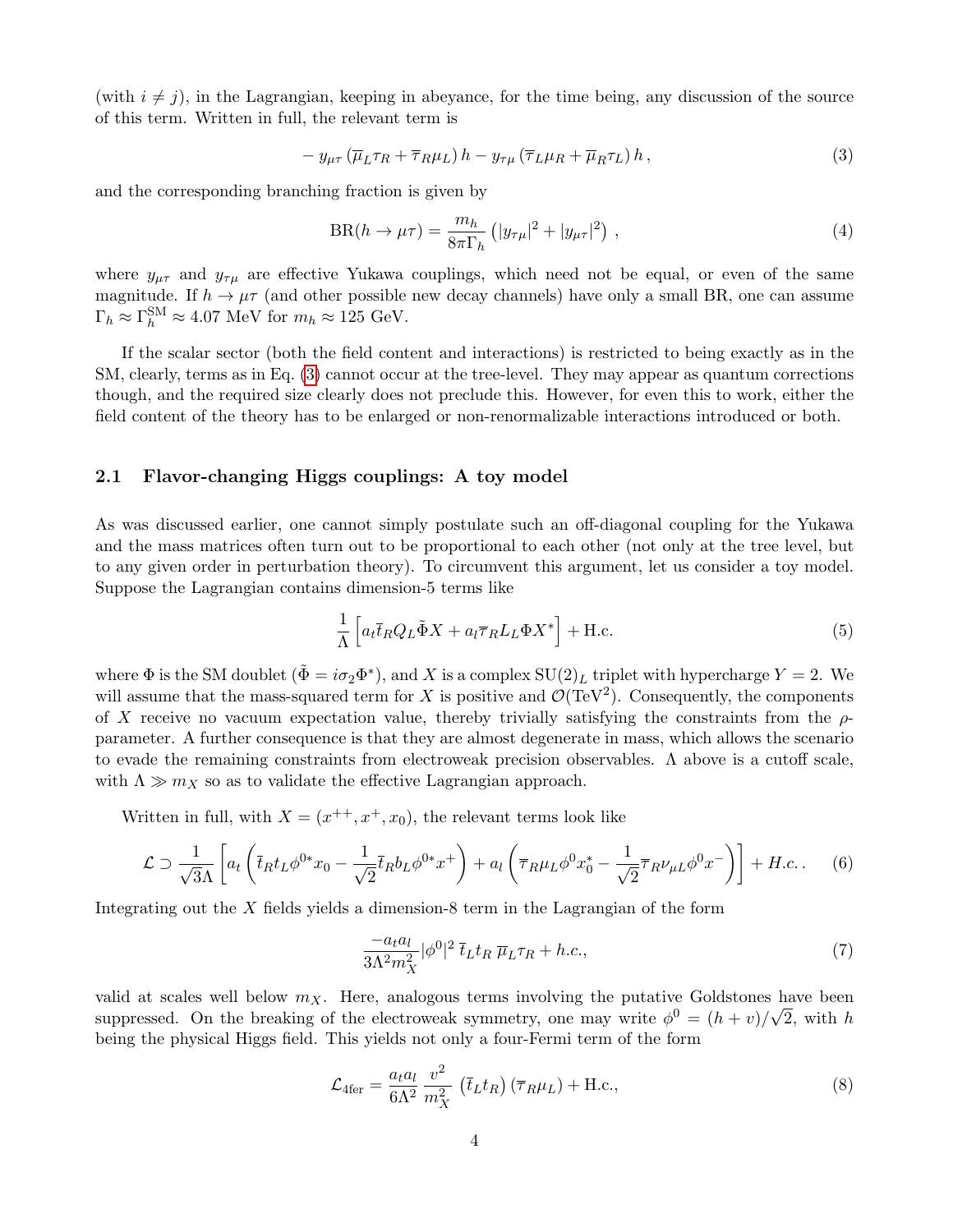but also couplings of the same set of fields with both a single higgs and a pair of higgses, or, in other words, a five-field and a six-field vertex each. Of immediate concern are the first two of these terms. Clearly the  $(2vh)\bar{t}_Lt_R\bar{\mu}_L\tau_R$  term, on contracting the top-fields, would lead to an effective LFV coupling  $h\overline{\mu}_L\tau_R$ . Similarly, the term in Eq. [\(8\)](#page-3-1) would contribute to an off-diagonal mass term connecting the muon and the tau. Importantly, these one loop contributions to the Yukawa and the mass matrices bear a relation different from the tree-level terms, viz.  $\delta y_{\mu\tau} = 2 \delta m_{\mu\tau}/v$ . The extra factor of 2 destroys the overall proportionality of the Yukawa and the mass matrices, thereby allowing for a LFV Higgs coupling when the fermions are rotated into the stationary basis.

The evaluation of the loop contributions is quite straightforward. While they are, formally, quadratically divergent, it needs to be realized that the effective theory under consideration has a natural cutoff at  $m_X$ . The leading term, apart from the overall coupling, is thus  $-4N_c m_X^2 m_t/16\pi^2$ , where the minus sign comes from the fermion loop and  $m_t$  from the chirality flip. Thus, the effective LFV Yukawa coupling is given by

$$
\frac{1}{2} \times \frac{a_t a_l v}{3 \Lambda^2} \frac{N_c}{4\pi^2} m_t \overline{\mu}_L \tau_R h \,. \tag{9}
$$

The factor of half needs explaining. As mentioned above, the term proportional to  $v^2$  generates an off-diagonal term in the mass matrix and, consequently, an extra rotation is needed to get back to the new mass basis. This absorbs half of the effect (which is why a coupling proportional to  $(h + v)$  cannot lead to flavor-changing Yukawa couplings), leaving us with the remaining half.

It should be noted that much the same low-energy phenomenology could have been obtained, had we started with an  $Y = 0$  triplet instead, with the Lagrangian now being

$$
\frac{1}{\Lambda} \left[ a_t \overline{t}_R Q_L \Phi X + a_l \overline{\tau}_R L_L \tilde{\Phi} X^* \right] + \text{H.c.} .
$$

Similarly, had we started with a scalar leptoquark field, coupling to both a  $t-\tau$  and a  $t-\mu$  current, the ensuing effective Lagrangian, on Fierz-rearrangement, would yield terms analogous to those above, but with (axial-)vector couplings instead.

#### 2.2 The minimal operator basis

Having argued that it is indeed possible to generate flavor-changing Higgs couplings (for a theory with a single scalar doublet) within the stationary basis, and that this may be achieved quite naturally within the paradigm of an effective theory, we now turn to the other anomalies at hand, namely  $R(D^{(*)})$ . To this end, we augment the SM by postulating at most a couple of effective dimension-6 operators obeying the full symmetry of the SM. These operators will be shown to generate an effective  $h\mu\tau$  vertex, by a mechanism similar to that outlined above, which is of the right magnitude. While a similar approach was adopted in Ref. [\[21\]](#page-14-1) to explain  $h \to \mu\tau$  alone, we go much beyond and relate the operators to the anomalies in  $R(D)$  and  $R(D^*)$ .

Following Refs. [\[22,](#page-14-2) [23\]](#page-14-3), let us consider an effective charged-current Hamiltonian of the form

<span id="page-4-0"></span>
$$
\mathcal{H}_{\text{eff}} = \frac{4G_F}{\sqrt{2}} V_{cb} \left[ O_{\text{SM}} + C_{S_1} O_{S_1} + C_{S_2} O_{S_2} + C_T O_T \right],\tag{10}
$$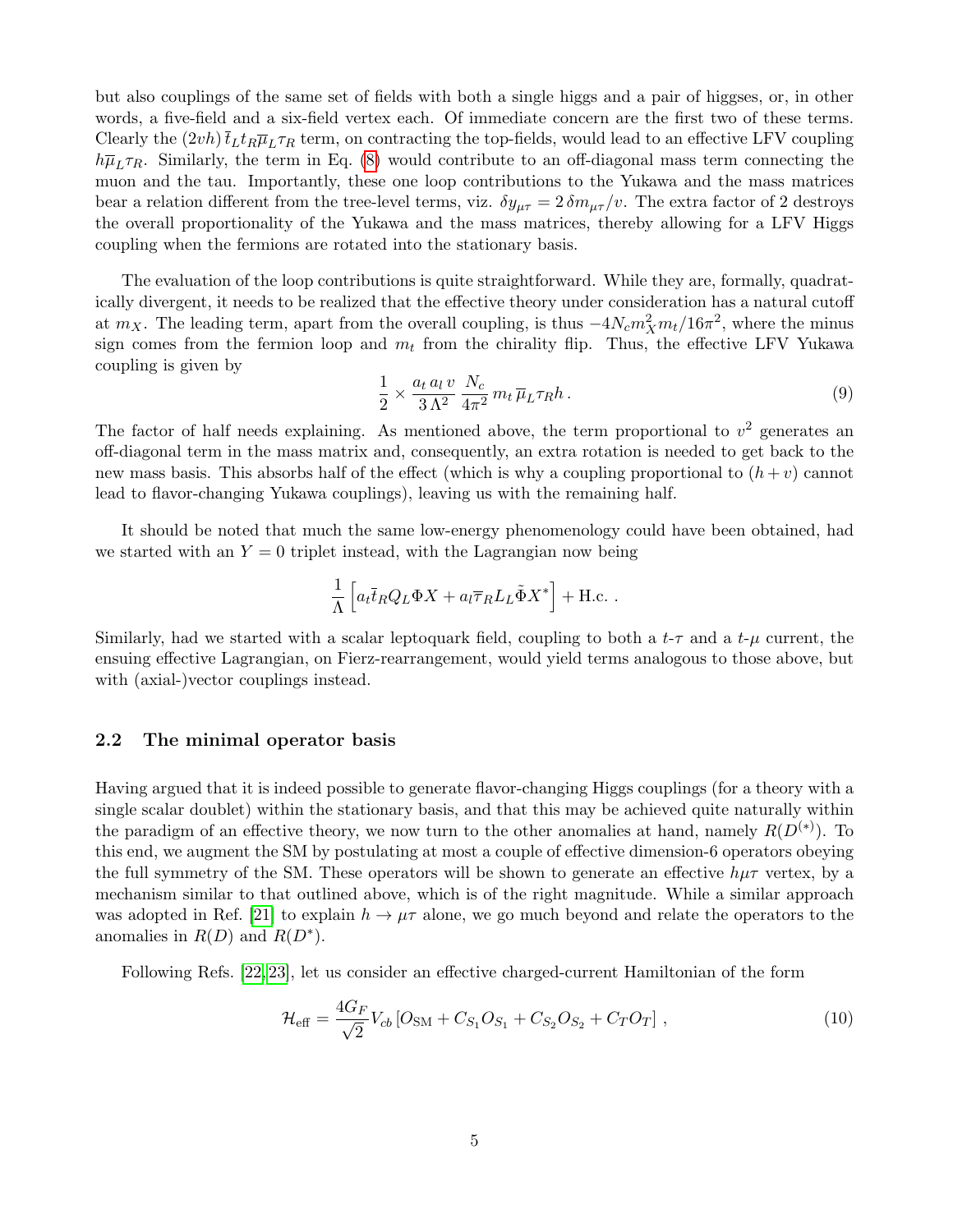where

<span id="page-5-2"></span>
$$
O_{SM} = (\bar{c}_L \gamma^{\lambda} b_L)(\bar{\tau}_L \gamma_{\lambda} \nu_{\tau L}),
$$
  
\n
$$
O_{S_1} = (\bar{c}_L b_R)(\bar{\tau}_R \nu_{\mu L}),
$$
  
\n
$$
O_{S_2} = (\bar{c}_R b_L)(\bar{\tau}_R \nu_{\mu L}),
$$
  
\n
$$
O_T = (\bar{c}_R \sigma^{\mu \lambda} b_L)(\bar{\tau}_R \sigma_{\mu \lambda} \nu_{\mu L}),
$$
\n
$$
(11)
$$

and the fermion fields are weak-eigenstates, as befits operators in an effective theory defined above the electroweak scale. While  $O_{S_1}$  and  $O_{S_2}$  might result from the mechanism discussed in the previous subsection (albeit with different fermionic fields), the generation of  $O_T$  is more non-trivial, and the ultraviolet completion of the same would, typically, require the introduction of exotic fields<sup>[3](#page-5-0)</sup>, such as a doublet scalar leptoquark with a hypercharge of  $\frac{7}{6}$ . Note that this set is not exactly identical to that given in Ref. [\[23\]](#page-14-3). For one, the new operators contain  $\nu_{\mu}$  instead of  $\nu_{\tau}$ . With the neutrinos in a decay being unidentified, this does not affect the analysis of  $R(D)$  and  $R(D^*)$  except for the fact that, now, no interference between the SM operator  $O_{SM}$  and the new operators would exist. Furthermore, we have dropped some operators, involving (axial-)vector currents, as they (to be demonstrated shortly) not only do not lead to  $h \to \mu\tau$ , but, in addition, cause disagreements with other observables. Later on, we will show that  $C_{S_1}$  should be of the order of unity to produce a good fit with the data, and it is almost trivial to show that this leads to an unacceptably large contribution to the decay  $B_s \to \mu \tau$ , which is yet to be observed. Thus, even the operator  $O_{S_1}$  falls out of favor, but we will keep this in our analysis for the time being.

The origin of the specific set of operators is, of course, uncertain. Given that the family number is conserved, it is quite conceivable, for example, that these arise on account of flavor dynamics. We do not, however, attempt to answer such questions, but only offer the argument that this leads us to the minimal set of new operators required to explain the data. To further reduce the number of free parameters, we shall consider an additional simplification and consider two reduced sets, namely

- Model 1:  $C_{S_1}, C_{S_2} \neq 0, C_T = 0;$
- Model 2:  $C_{S_2}$ ,  $C_T \neq 0$ ,  $C_{S_1} = 0$ .

In other words, only two new Wilson coefficients are introduced in each case.

The new operators also imply the existence of their  $SU(2)$  conjugates, with identical Wilson coefficients, namely

<span id="page-5-1"></span>
$$
O'_{S_1} = (\bar{s}_L b_R)(\bar{\tau}_R \mu_L),
$$
  
\n
$$
O'_{S_2} = (\bar{c}_R t_L)(\bar{\tau}_R \mu_L),
$$
  
\n
$$
O'_{T} = (\bar{c}_R \sigma^{\mu \lambda} t_L)(\bar{\tau}_R \sigma_{\mu \lambda} \mu_L).
$$
\n(12)

This, immediately, puts into perspective our earlier assertion about  $O_{S_1}$  being highly constrained, for  $O'_{S_1}$  would readily generate semileptonic LFV decays like  $B \to K^{(*)}\tau\mu$  and the purely leptonic decay  $B_s \to \tau \mu$ . In fact, if the corresponding Wilson coefficient  $C_{S_1}$  is of order unity, the BR of  $B_s \to \tau \mu$ becomes so large ( $\sim \mathcal{O}(0.1)$ ) that it should certainly have been observed. Thus, unless  $C_{S_1}$  is of the order of at least  $10^{-3}$ , it is hard, but not entirely impossible, to entertain  $O_{S_1}$  (and hence Model I as mentioned before) as a possible candidate for the minimal set of operators.

<span id="page-5-0"></span><sup>&</sup>lt;sup>3</sup>It should be noted, though, that such a rendition would require the simultaneous introduction of other operators as well.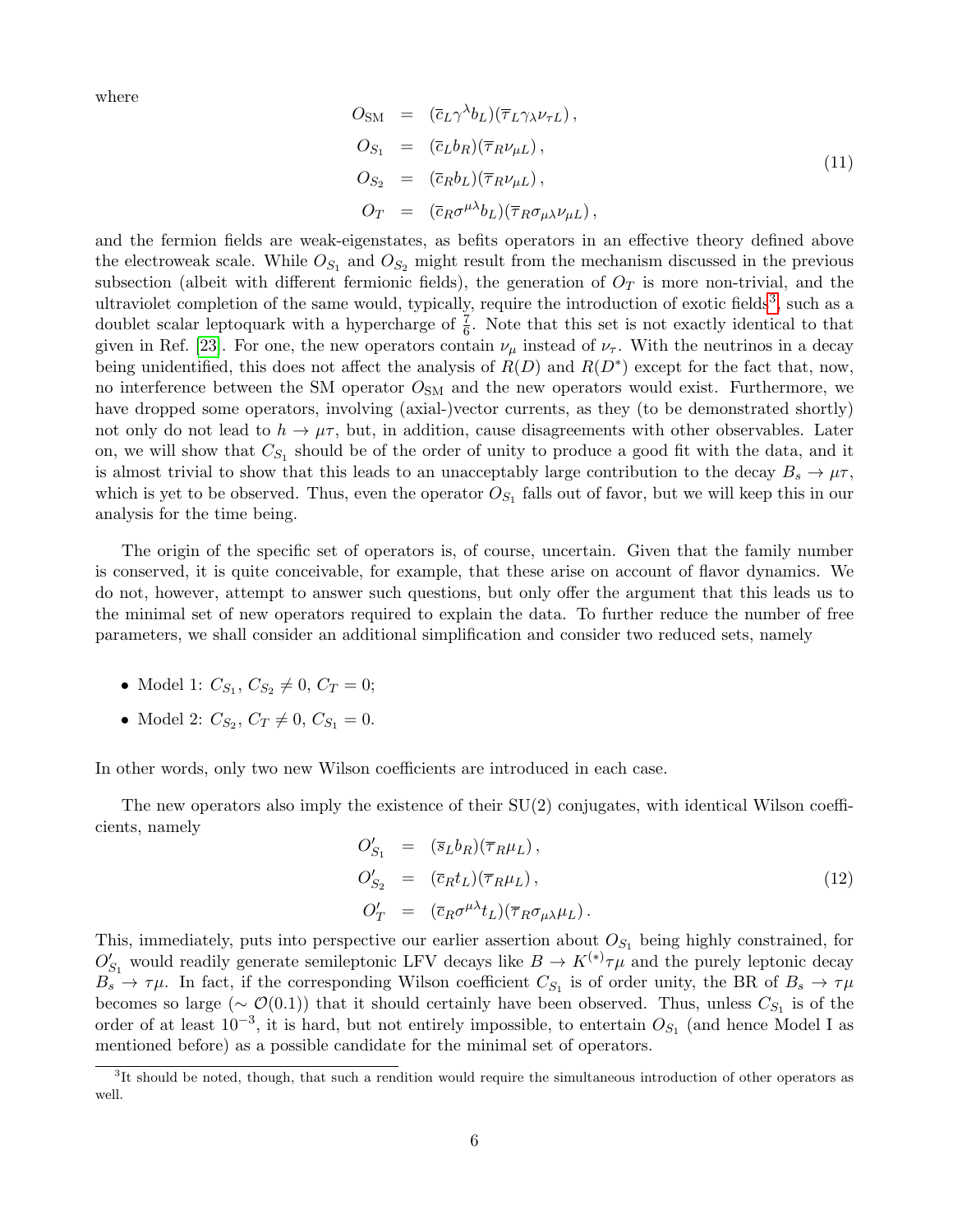Having been written in terms of the weak-interaction eigenstates, the operators need to be reexpressed in terms of the stationary states (i.e., the mass eigenstates). With the fermion mass-matrices being diagonalized through a bi-unitary transformation, we have, in principle, as many as four  $3 \times 3$  unitary matrices  $(U_{L,R}, D_{L,R})$  in play, one each for the (left-) right-handed (up-) down-quarks. Thanks to the right-handed fields being  $SU(2)_L$  singlets and universality of the gauge-structure across generations, within the SM, two of these matrices  $(U_R \text{ and } D_R)$  play no dynamic role, and only the combination  $U_L^{\dagger}D_L$  is manifested physically (as the Cabibbo-Kobayashi-Maskawa matrix). In the presence of these new operators, this would no longer be the case. In particular, both of  $U_R$  and  $D_R$  would now play a nontrivial role. Once again, rather than consider the most general case, we simplify the analysis by retaining only the most important term, namely

$$
c_R = \cos \alpha \, c'_R + \sin \alpha \, t'_R, \quad t_R = -\sin \alpha \, c'_R + \cos \alpha \, t'_R, \tag{13}
$$

where the primed fields are in the mass basis. This immediately leads to

<span id="page-6-0"></span>
$$
O_{S_2} = \cos \alpha \left( \overline{c}'_R b_L \right) \left( \overline{\tau}_R \nu_{\mu L} \right) + \cdots,
$$
  
\n
$$
O_T = \cos \alpha \left( \overline{c}'_R \sigma^{\mu \lambda} b_L \right) \left( \overline{\tau}_R \sigma_{\mu \lambda} \nu_{\mu L} \right) + \cdots,
$$
  
\n
$$
O'_{S_2} = \sin \alpha \left( \overline{t}'_R t_L \right) \left( \overline{\tau}_R \mu_L \right) + \cdots,
$$
  
\n
$$
O'_T = \sin \alpha \left( \overline{t}'_R \sigma^{\mu \lambda} t_L \right) \left( \overline{\tau}_R \sigma_{\mu \lambda} \mu_L \right) + \cdots.
$$
\n(14)

The left-chiral quark fields are also rotated to the mass basis as per the Cabibbo-Kobayashi-Maskawa paradigm. These rotations have important physical consequences. For example, even if the mixing is confined to the down quark sector alone,  $O'_{S_1}$ , after field rotation, can lead to  $\Upsilon \to \mu \tau$ , which, within the SM, is highly suppressed compared to the electromagnetic decay  $\Upsilon \to \ell^+ \ell^-$ . This particular mode, though, is not very restrictive once the aforementioned constraints from  $B_s \to \tau \mu$  are satisfied. Similarly, if the mixing is for the up-type quarks,  $O'_{S_2}$  and  $O'_{T}$  can lead to LFV charmonium decays, which are also yet to be observed. While eq. [\(14\)](#page-6-0) lists all the operators relevant for our study, it is instructive, at this stage, to examine the ramifications thereof. Clearly, engendering the flavor-changing Yukawa coupling  $h\overline{\mu}\tau$  by Wick-contracting the top-fields is possible only for  $O'_{S_2}$ . Thus, only this operator (and its sibling,  $O_{S_2}$ ) are relevant for this aspect. On the other hand,  $O_{S_1}^{(')}$  $S_1^{(')}$  and  $O_T^{(')}$  $T^{(1)}$  appear at the same order in the effective theory and, like  $O_{S_2}^{(')}$  $S_2^{(')}$ , can contribute to both  $R(D)$  and  $R(D^*)$ . Thus, the inclusion of at least two operators is necessary to maintain agreement for these decays.

Before we end this section, we would like to point out out that, in obtaining the operators in Eq. [\(12\)](#page-5-1) from those in Eq. [\(11\)](#page-5-2) through basis transformations, we would also generate many other operators, designated by the ellipses in Eq. [\(12\)](#page-5-1). These would have their own consequences, such as the FCNC top decay  $t \to c\mu\tau$ . We have checked that, for the sizes of the Wilson coefficients  $(C_{S_2}$  accompanied by one of  $C_{S_1}$  and  $C_T$ ) that we would need, such effects are negligible.

## 3 LFV decays of the Higgs

The presence of an operator such as  $(\overline{f}\Gamma_a f)(\overline{\tau}\Gamma_a\mu)$ , where f is a SM fermion and  $\Gamma_a$  a Dirac matrix, denotes the violation of both  $N_{\tau}$  and  $N_{\mu}$  while preserving their difference. Clearly, this can result in  $h \to \mu\tau$ , at least at the loop-level. Fig. [1](#page-7-0) shows two typical diagrams, in the context of the toy model discussed before, that contributes to such a process.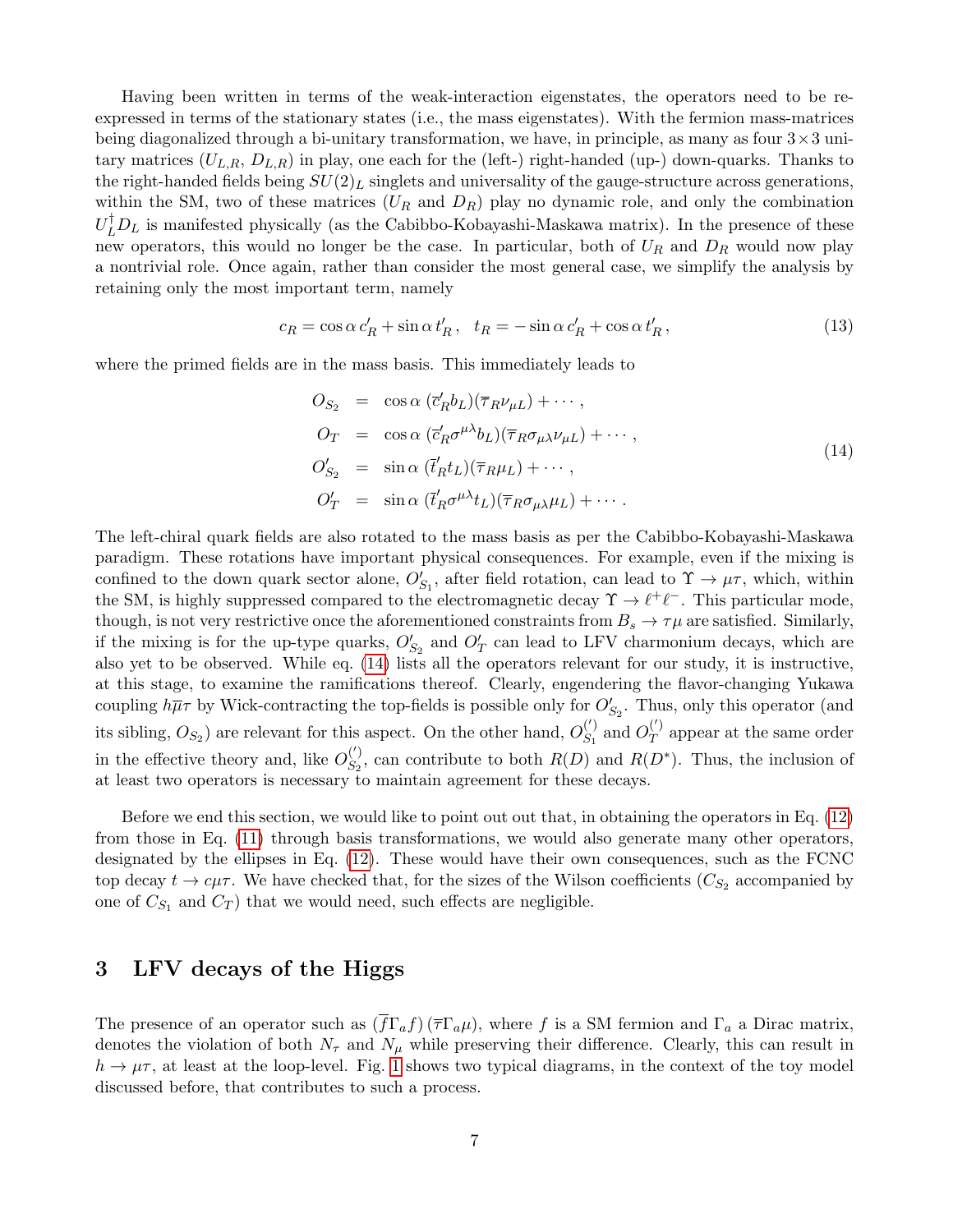It is easy to see that  $O_T$  cannot contribute to this amplitude, for, to obtain a  $h\mu\tau$  vertex, we would need to contract the leptonic current with two external momenta which, of course, is not possible. For (axial-)vector operators (not listed in Eq. [\(11\)](#page-5-2)), on the other hand, only one such contraction is needed and, consequently, the amplitude is proportional to the lepton mass. Furthermore, the very structure of the operator ensures that the loop integral is logarithmically divergent and scales only as  $m_X^{-2} \ln(m_h^2/m_X^2)$  at the most. While this suppression is not necessarily an overwhelming one (provided  $m<sub>X</sub>$  is not too large), it should be realized that corresponding diagrams exist where the Higgs field is replaced by the Z. The latter would lead to an unsuppressed contribution [\[24\]](#page-14-4) to the decay  $Z \to \tau \mu$ , well beyond the experimental limits, unless the Wilson coefficient for the four-fermion interaction is suppressed enough. This, though, would imply that the operator has a negligibly small effect in Higgs decays.



<span id="page-7-0"></span>Figure 1: Typical contributions to the decay  $h \to \mu^+ \tau^-$  initiated by the new operators. Diagrams for the conjugate process would be analogous.

This leaves us with the (pseudo-)scalar operators  $O_{S_1}$  and  $O_{S_2}$ . Let us concentrate on the latter, and take our toy model as a concrete example. This gives

$$
\frac{4G_F}{\sqrt{2}}V_{cb}C_{S_2}\sin\alpha = \frac{a_t a_l}{6\Lambda^2}\frac{v^2}{m_X^2},\qquad(15)
$$

and hence, the first diagram of Fig[.1](#page-7-0) yields

$$
y_{\mu\tau} = \frac{G_F}{\sqrt{2}\pi^2} m_X^2 V_{cb} N_c \frac{m_t}{v} C_{S_2} \sin \alpha \approx 0.076 \left(\frac{m_X}{1 \text{ TeV}}\right)^2 C_{S_2} \sin \alpha, \qquad (16)
$$

where  $N_c = 3(1 + \alpha_s/\pi) \approx 3.11$  is the effective number of colors, and  $h_t \approx 1$  is the top quark Yukawa coupling. We have also used  $m_t = 175 \text{ GeV}, G_F = 1.16637 \times 10^{-5} \text{ GeV}^{-2}$ , and  $|V_{cb}| = (41.1 \pm 1.3) \times 10^{-3}$ . The contribution of the second diagram of Fig. [1](#page-7-0) is further suppressed by a factor of  $\sim v/m_X$ . This gives

$$
BR(h \to \mu \tau) \approx 7.1 \left(\frac{m_X}{1 \text{ TeV}}\right)^4 \left[C_{S_2} \sin \alpha\right]^2 < 0.014 \Rightarrow C_{S_2} \sin \alpha < 4.4 \times 10^{-2} \left(\frac{1 \text{ TeV}}{m_X}\right)^2. \tag{17}
$$

Thus, if  $|C_{S_2}|$  is of order unity, one needs a small mixing in the  $t_R$ - $c_R$  sector, namely, tan  $\alpha \sim 10^{-2}$ , to explain the LFV Higgs decay. Note that while the estimation has been done for a particular toy model, the essence is model-independent.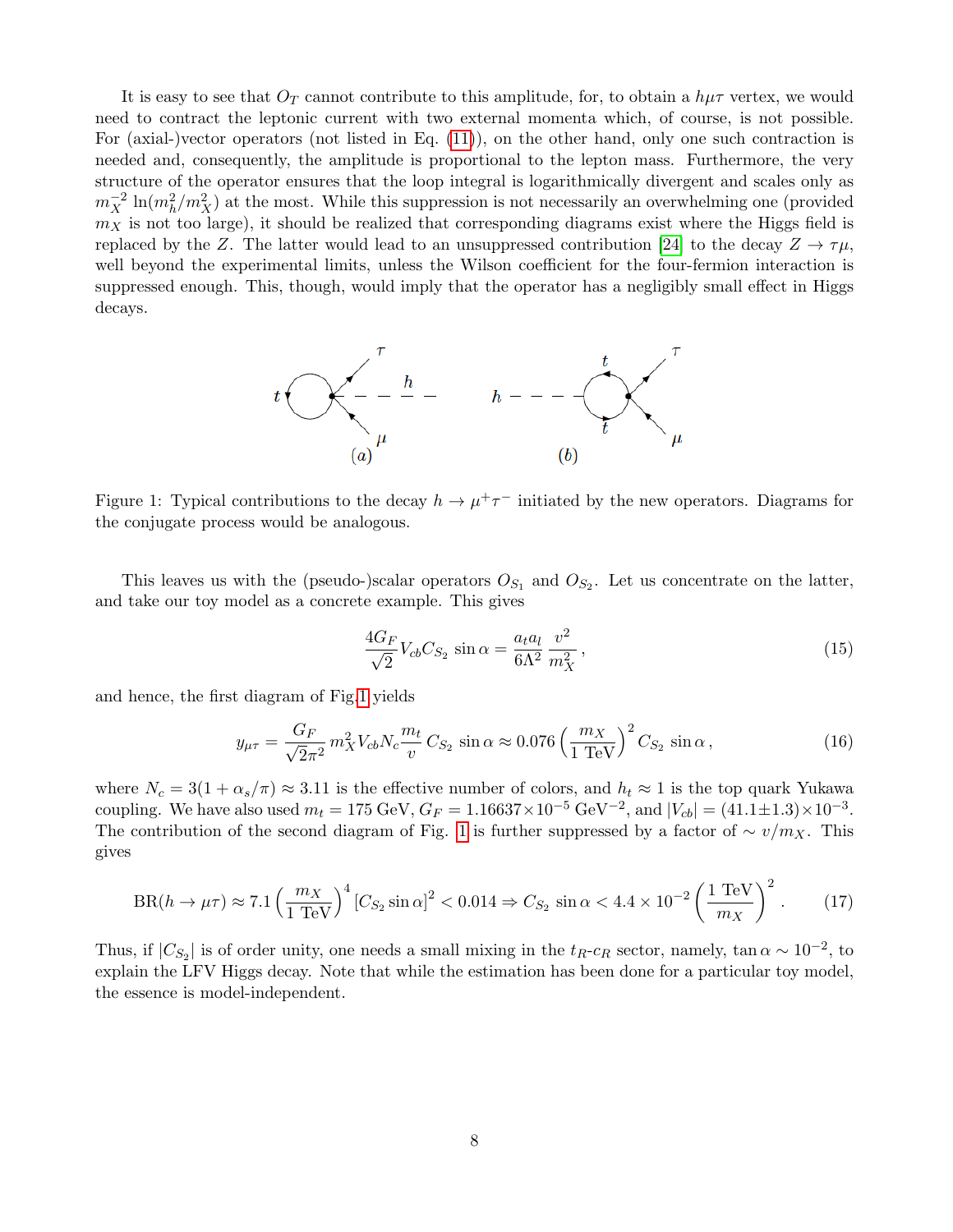### 4 The B-decay anomalies

In terms of the differential distributions  $d\Gamma/dq^2$  for the decay  $B \to X\ell\nu$ , where  $q_\mu \equiv (p_B - p_X)_\mu$  is the momentum transfer, the ratios  $R(D)$  and  $R(D^*)$  are defined as

<span id="page-8-0"></span>
$$
R(D^{(*)}) = \left[ \int_{m_{\tau}^2}^{q_{max}^2} \frac{d\Gamma\left(\overline{B} \to D^{(*)}\tau\overline{\nu}_{\tau}\right)}{dq^2} dq^2 \right] \left[ \int_{m_{\ell}^2}^{q_{max}^2} \frac{d\Gamma\left(\overline{B} \to D^{(*)}\ell\overline{\nu}_{\ell}\right)}{dq^2} dq^2 \right]^{-1} \tag{18}
$$

with  $q_{max}^2 = (m_B - m_{D^{(*)}})^2$ , and  $\ell = e$  or  $\mu$ . In each case, both isospin channels are taken into account. Using the effective Hamiltonian in Eq. [\(10\)](#page-4-0), the expressions for these distributions are given as

$$
\frac{d\Gamma\left(\overline{B}\to D\tau\overline{\nu}_{\tau}\right)}{dq^2} = \frac{G_F^2 |V_{cb}|^2}{192\pi^3 m_B^3} q^2 \sqrt{\lambda_D(q^2)} \left(1 - \frac{m_\tau^2}{q^2}\right)^2 \times \left\{ \left[ \left(1 + \frac{m_\tau^2}{2q^2}\right) H_{V,0}^s{}^2 + \frac{3}{2} \frac{m_\tau^2}{q^2} H_{V,t}^s{}^2 \right] \right. \\ \left. + \frac{3}{2} |C_{S_1} + C_{S_2}|^2 H_S^{s^2} + 8 |C_T|^2 \left(1 + \frac{2m_\tau^2}{q^2}\right) H_T^{s^2} \right\} \,, \tag{19}
$$

and

<span id="page-8-1"></span>
$$
\frac{d\Gamma\left(\overline{B}\to D^*\tau\overline{\nu}_{\tau}\right)}{dq^2} = \frac{G_F^2 |V_{cb}|^2}{192\pi^3 m_B^3} q^2 \sqrt{\lambda_{D^*}(q^2)} \left(1 - \frac{m_{\tau}^2}{q^2}\right)^2
$$
  
 
$$
\times \left\{ \left[ \left(1 + \frac{m_{\tau}^2}{2q^2}\right) \left(H_{V,+}^2 + H_{V,-}^2 + H_{V,0}^2\right) + \frac{3}{2} \frac{m_{\tau}^2}{q^2} H_{V,t}^2 \right] + \frac{3}{2} |C_{S_1} - C_{S_2}|^2 H_S^2 + 8 |C_T|^2 \left(1 + \frac{2m_{\tau}^2}{q^2}\right) \left(H_{T,+}^2 + H_{T,-}^2 + H_{T,0}^2\right) \right\}, \quad (20)
$$

with  $\lambda_X(q^2) \equiv m_B^4 + m_X^4 + q^4 - 2m_B^2m_X^2 - 2m_B^2q^2 - 2m_X^2q^2$ . Here,  $H_i$ s are the respective form factors as defined within the Heavy Quark Effective Theory [\[25\]](#page-14-5), and we use the values determined by the Heavy Flavor Averaging Group (HFAG) [\[26\]](#page-14-6). For more details, we refer the reader to Ref. [\[22\]](#page-14-2). While the results for the lighter leptons are obtained by substituting  $m_\tau \to m_\ell \approx 0$ , putting all the  $C_i$ s equal to zero would yield the SM results.

### 4.1  $R(D)$  and  $R(D^*)$

Let us first focus on  $R(D)$  and  $R(D^*)$ . Several experiments have measured these ratios, and the current status is summarized in Fig. [2](#page-9-0) as well as in Table [1.](#page-9-1) However, while Table [1](#page-9-1) includes the latest Belle result [\[9\]](#page-13-0) on  $R(D^*)$ , Fig. [2](#page-9-0) takes into account only the Belle update till August 2016. Though the change is quite small and can easily be neglected, we have used the updated result [\[9\]](#page-13-0) in our analysis.

While the two scenarios ( $C_{S_1} = 0$  vs.  $C_T = 0$ ) are identical as far as  $h \to \mu \tau$  is concerned, their effects are quite markedly different on  $R(D^{(*)})$ . We perform a  $\chi^2$  goodness-of-fit analysis to fit the new physics Wilson coefficients through their effects as summarized in Eqs. [19](#page-8-0) and [20.](#page-8-1) In our analysis, we use the  $q^2$ -integrated data on  $R(D)$  and  $R(D^*)$ , given in Tables [1](#page-9-1) and [2](#page-9-2) for different isospin channels (*i.e.*, both  $B^+$  and  $B^0$  decays) with appropriate correlations wherever the data is available. However, we have not used the isospin-constrained data measured by BABAR (given in Table [1\)](#page-9-1) as an input in our analysis as those are not independent data-points. Our analysis involves 11 data-points: 4 from Ref. [\[5\]](#page-12-4), 2 from Ref. [\[6\]](#page-12-5), 2 from Ref. [\[30\]](#page-14-7), and 1 each from Refs. [\[7\]](#page-12-6), [\[8\]](#page-12-7), and [\[9\]](#page-13-0). Ref. [\[30\]](#page-14-7) supplies the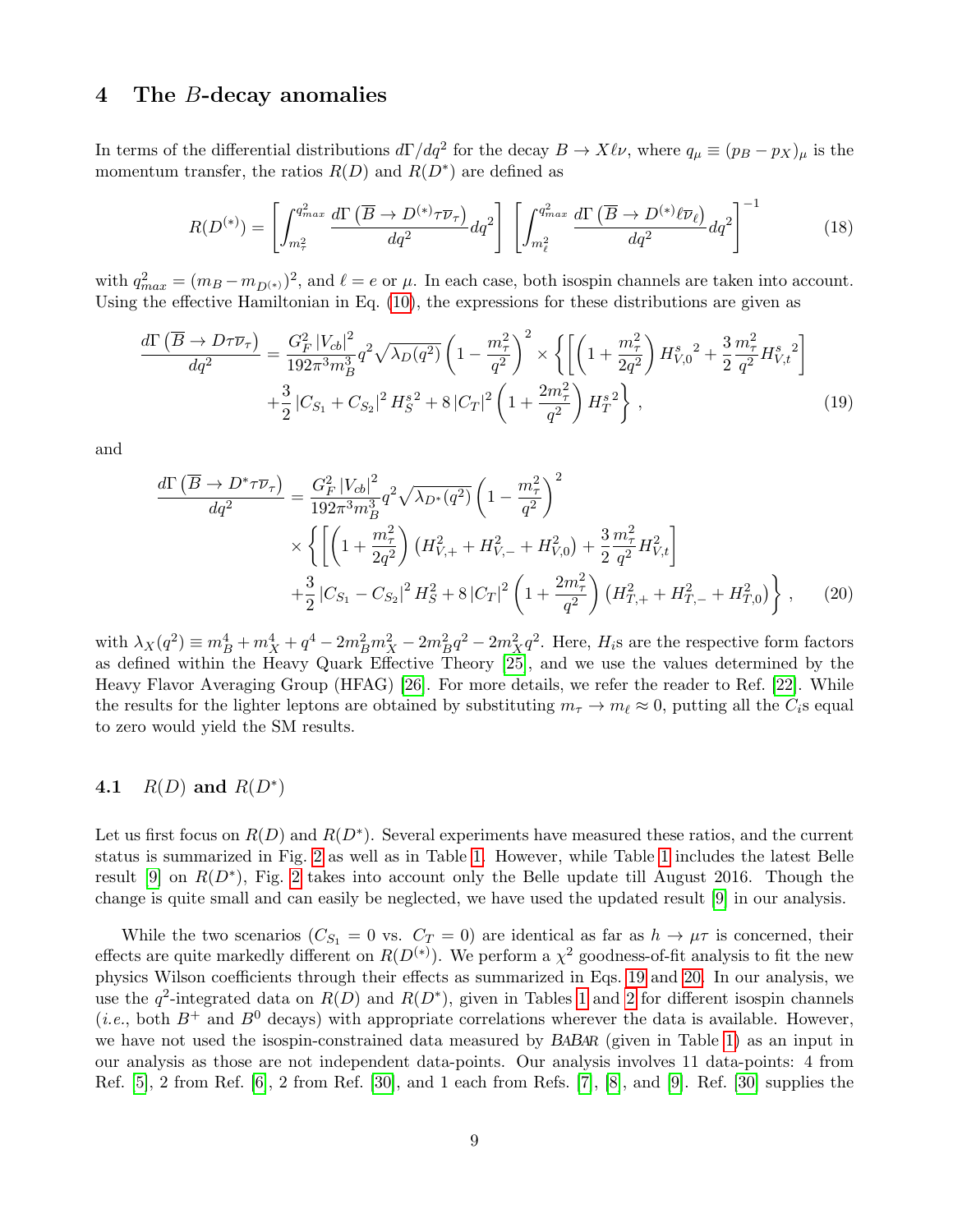

<span id="page-9-0"></span>Figure 2: Current experimental status in the measurements of  $R(D)$  and  $R(D^*)$  [\[27\]](#page-14-8).

|                             | R(D)                        | $R(D^*)$                                |
|-----------------------------|-----------------------------|-----------------------------------------|
| SM prediction               | $0.300 \pm 0.008$ [28]      | $0.252 \pm 0.003$ [29]                  |
| BABAR (Isospin constrained) | $0.440 \pm 0.058 \pm 0.042$ | $0.332 \pm 0.024 \pm 0.018$ [5]         |
| Belle (2015)                | $0.375 \pm 0.064 \pm 0.026$ | $0.293 \pm 0.038 \pm 0.015$ [6]         |
| Belle (2016)                |                             | $0.302 \pm 0.030 \pm 0.011$ [7]         |
| Belle (2016, Full Dataset)  |                             | $0.270 \pm 0.035 \pm 0.028 \ 0.025$ [9] |
| <b>LHC<sub>b</sub></b>      |                             | $0.336 \pm 0.027 \pm 0.030$ [8]         |

<span id="page-9-1"></span>Table 1: The SM predictions for and the data on  $R(D)$  and  $R(D^*)$ . While BABAR considers both charged and neutral B decay channels, LHCb and Belle results, as quoted here, are based only on the analysis of neutral B modes.

| Experiment Channel |                                                             | $R(D^{(*)})$                                                                         |
|--------------------|-------------------------------------------------------------|--------------------------------------------------------------------------------------|
|                    |                                                             | $B^- \to D^0 \tau^- \overline{\nu_\tau}$ 0.429 ± 0.082 ± 0.052                       |
| $BABAR$ [5]        |                                                             | $\overline{B^0} \rightarrow D^+\tau^-\overline{\nu_{\tau}}$ 0.469 ± 0.084 ± 0.053    |
|                    |                                                             | $B^ \rightarrow D^{*0}\tau^-\overline{\nu_{\tau}}$ 0.322 $\pm$ 0.032 $\pm$ 0.022     |
|                    |                                                             | $\overline{B^0} \rightarrow D^{*+} \tau^- \overline{\nu_\tau}$ 0.355 ± 0.039 ± 0.021 |
| Belle [30]         | $B^- \to D^0 \tau^- \overline{\nu_{\tau}}$ 0.339 ± 0.112    |                                                                                      |
|                    | $B^- \to D^{*0} \tau^- \overline{\nu_{\tau}}$ 0.372 ± 0.071 |                                                                                      |

<span id="page-9-2"></span>Table 2: The measured values of  $R(D^*)$  in different isospin channels. Only Belle 2010 and not the later Belle papers gives the isospin break-up.

data in the form of branching fractions. We have converted them to  $R(D<sup>(*)</sup>)$  by normalizing them with  $BR(B \to D^{(*)} \ell \nu)$  [\[31\]](#page-14-11) while propagating the errors.

An important point to note is that the expressions depend only on  $|C_{S_1}|$  and  $|C_{S_2}|$  (or  $|C_T|$  and  $|C_{S_2}|$  and hence there is a fourfold ambiguity on the position of the minimum. This is best understood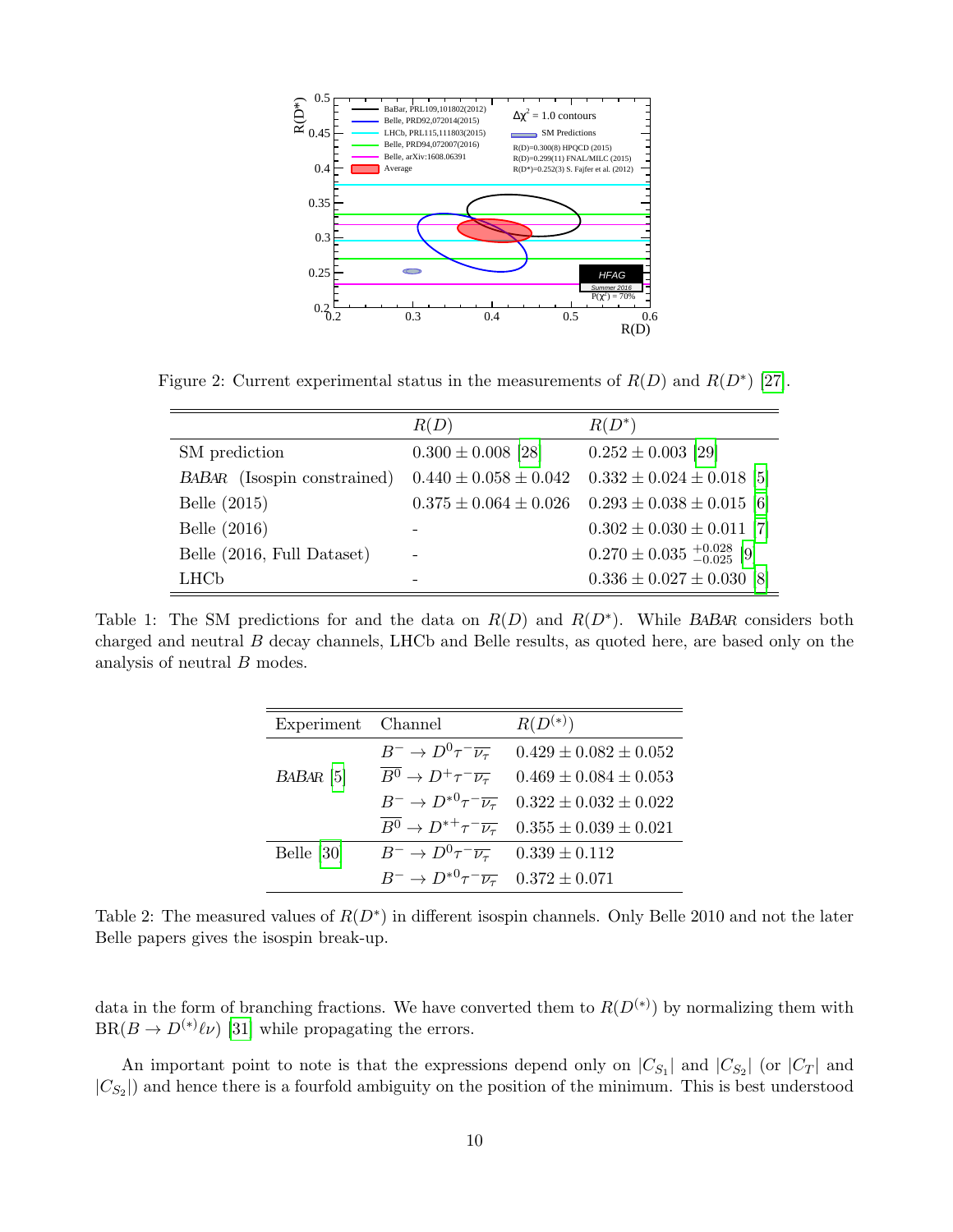

<span id="page-10-0"></span>Figure 3: The  $\chi^2$  contours for Model 1 (left) and Model 2 (right). The  $1\sigma$  (68.27%),  $2\sigma$  (95.45%), and  $4\sigma$  (99.99%) confidence levels are shown by red, orange, and blue lines respectively.

from the  $\chi^2$  contours shown in Fig. [3.](#page-10-0) For example, the best fit points are

<span id="page-10-1"></span>Model 1 :  
\n
$$
C_{S_1} \cos \alpha = \pm (1.55 \pm 0.11), \quad C_{S_2} \cos \alpha = -\text{sgn}(C_{S_1} \cos \alpha)(1.01 \pm 0.12),
$$
\nor  $C_{S_1} \cos \alpha = \pm (1.01 \pm 0.12), \quad C_{S_2} \cos \alpha = -\text{sgn}(C_{S_1} \cos \alpha)(1.55 \pm 0.11),$   
\nCorrelation coefficient = -0.71 (21)  
\nModel 2 :  
\n
$$
|C_{S_2} \cos \alpha| = 0.53 \pm 0.09, \qquad |C_T \cos \alpha| = 0.14 \pm 0.01,
$$
  
\nCorrelation coefficient = -0.29 (22)

with almost identical  $\chi^2/\text{d.o.f} \approx 4.50/9$ , whereas the SM has  $\chi^2 = 33.05$ . From the smallness of  $\alpha$ , it is clear that Model 1, with the operator  $O_{S_1}$ , is almost ruled out from the non-observation of  $B_s \to \mu\tau$ .

For the best fit points, the values of  $R(D)$  and  $R(D^*)$  are given in Table [3.](#page-11-0) We also show, in Fig. [4,](#page-11-1) how the  $1\sigma$  contours in the  $C_{S_2}$ - $C_T$  plane translate to the  $R(D)$ - $R(D^*)$  plane. The plot is for Model 2, but it would have been the same for Model 1 if it were not disfavored, as the goodness-of-fit is the same in both cases. While the operator  $O_{S_2}$  can lead to the chirally unsuppressed decay through weak annihilation  $B_c \to \tau \nu$ , whose partial width is bounded from the lifetime of the  $B_c$  meson [\[32\]](#page-14-12), it is easy to check that the Wilson coefficient  $C_{S_2}$  is not so large as to put that bound in jeopardy.

### 5 Conclusions

In this paper, we have tried to explain, with the introduction of a minimal set of operators, two apparently uncorrelated anomalies. The first one is that of the normalized  $B \to D^{(*)}\tau\nu$  decay widths, denoted as  $R(D)$  and  $R(D^*)$ , for which almost all the experiments find a nontrivial pull from the SM expectations. The second one is the hint of the LFV decay  $h \to \mu\tau$  as seen by the CMS collaboration. While none of them immediately calls for a beyond-SM explanation right now, it is nevertheless interesting to see whether one can relate these two sets of data following the principle of Occam's razor, *i.e.*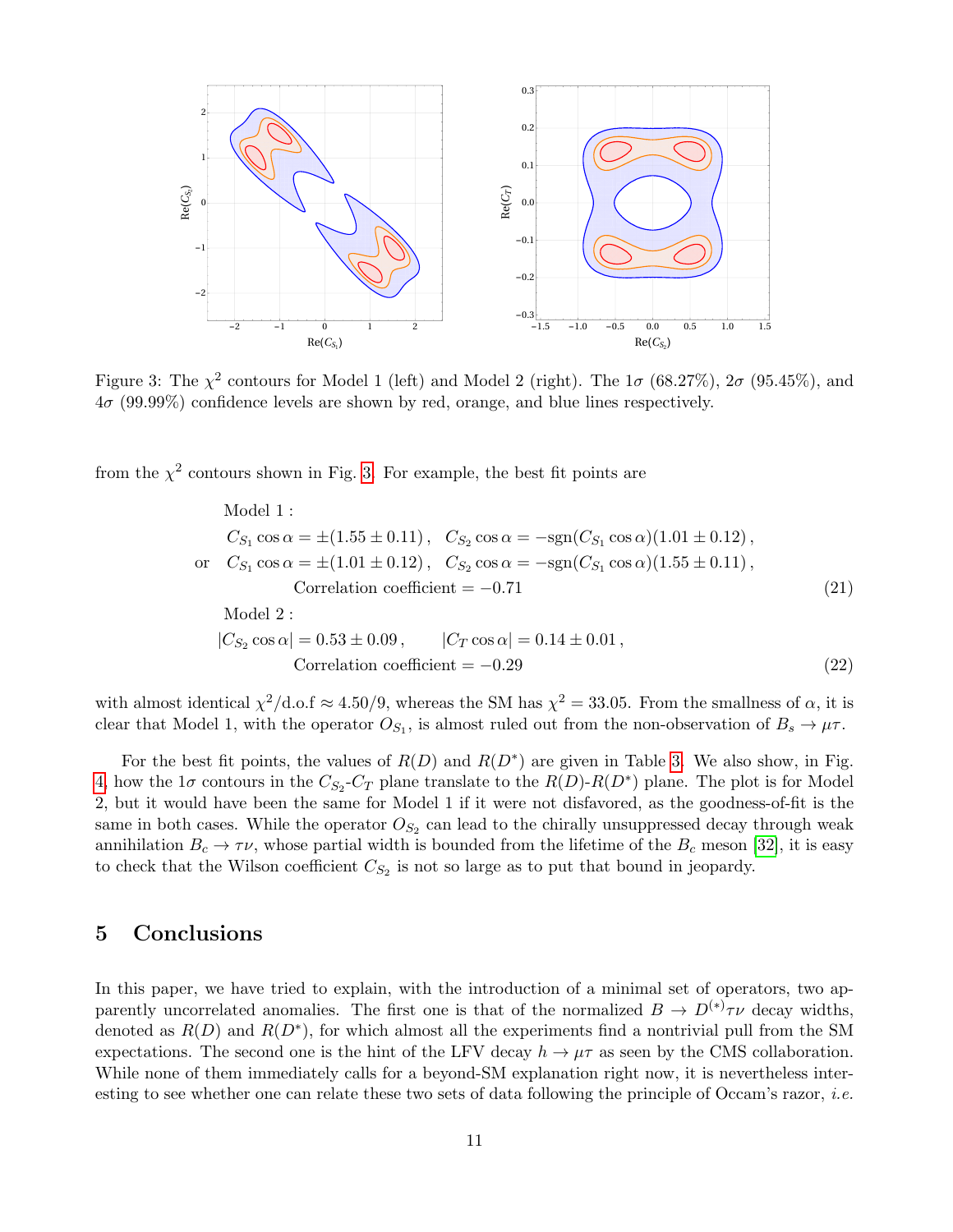| Decay        | Model $R(D)$                |                                     | $R(D^*)$ |
|--------------|-----------------------------|-------------------------------------|----------|
| From $B^+$ 1 |                             | $0.419 \pm 0.072$ $0.317 \pm 0.008$ |          |
|              | $\mathcal{D}_{\mathcal{L}}$ | $0.419 \pm 0.040$ $0.317 \pm 0.011$ |          |
| From $B^0$   | $\overline{1}$              | $0.377 \pm 0.064$ $0.316 \pm 0.008$ |          |
|              | $\cdot$                     | $0.377 \pm 0.036$ $0.316 \pm 0.011$ |          |

<span id="page-11-0"></span>Table 3: New physics model predictions of  $R(D^{(*)})$  with the fitted Wilson coefficients as given in Eq. [\(22\)](#page-10-1).



<span id="page-11-1"></span>Figure 4: The  $1\sigma$  contour in the  $R(D)$ - $R(D^*)$  plane with the best fit points for Model 2. The current experimental results and the world average are also shown for comparison.

by the introduction of a minimal set of higher-dimensional operators.

We find that this is indeed possible. However, not all operators invoked in the literature to explain the  $R(D<sup>(*)</sup>)$  can do the job. The situation apparently becomes even more complicated from the fact that no LFV Higgs coupling can survive if the scalar sector is SM-like. However, this can be circumvented by postulating the existence of new degrees of freedom at a higher scale while the low-energy scalar sector remains completely SM-like. This also leads to new four-fermion operators which can possibly contribute to  $b \to c\tau\nu$  decays. Arguing that the undetermined nature of the neutrino flavor allows for the anomaly to be explained in terms of the muon-neutrino, we relate it, through the  $SU(2)_L$  symmetry to the  $\tau\mu$  final state. While many Lorentz structures, per se., could explain the anomaly(ies), only some survive the stringent limits imposed by the  $Z$  and  $B<sub>s</sub>$  decays.

We find that it is indeed possible to find a parameter space where both the anomalies can be successfully explained, with the fit showing a very marked improvement over the SM. This region is also physically meaningful in the sense that all the Wilson coefficients for the new operators are of the order of unity.

This scenario can be tested in a number of ways. First, the  $\tau$  polarization,  $P_{\tau}$ , can be measured with much improved precision in future B factories. The SM  $\tau s$  are all left-chiral, while our model predicts a large number of right-chiral  $\tau s$  as well. The second way is to investigate the LFV couplings of the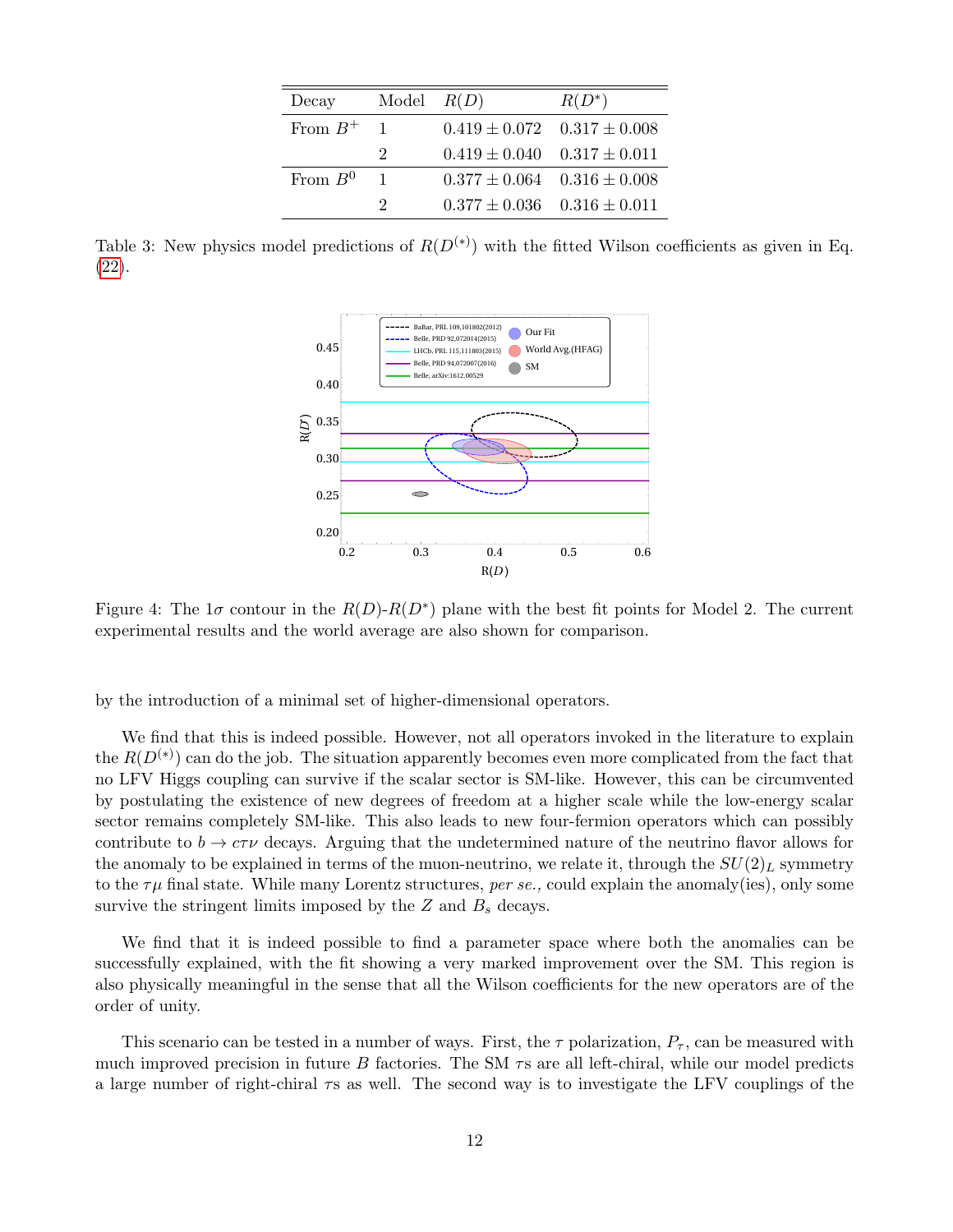Higgs boson in future electron-positron colliders. As has been shown in Ref. [\[33\]](#page-14-13), the International Linear Collider can have a reach one order of magnitude better than the LHC. As for which models can produce such effective operators, we leave that to the model builders.

Acknowledgements – D.C. acknowledges partial support from the European Union's Horizon 2020 research and innovation program under Marie Skłodowska-Curie grant No 674896. A.K. acknowledges the Council for Scientific and Industrial Research, Government of India, for a research grant. He also thanks the Physics Department of IIT, Guwahati, for hospitality where a part of this work was completed.

## References

- <span id="page-12-0"></span>[1] A comprehensive list of all LFV processes and their limits in present and future experiments can be found in, e.g., M. Lindner, M. Platscher and F. S. Queiroz, "A Call for New Physics : The Muon Anomalous Magnetic Moment and Lepton Flavor Violation," [arXiv:1610.06587](http://arxiv.org/abs/1610.06587) [hep-ph]; J. Heeck, "Interpretation of Lepton Flavor Violation," Phys. Rev. D 95, 015022 (2017)
- <span id="page-12-1"></span>[\[arXiv:1610.07623](http://arxiv.org/abs/1610.07623) [hep-ph]]. [2] V. Khachatryan et al. [CMS Collaboration], "Search for Lepton-Flavour-Violating Decays of the

Higgs Boson," Phys. Lett. B 749, 337 (2015) [\[arXiv:1502.07400](http://arxiv.org/abs/1502.07400) [hep-ex]].

- <span id="page-12-2"></span>[3] V. Khachatryan et al. [CMS Collaboration], "Search for lepton flavour violating decays of the Higgs boson to  $e\tau$  and  $e\mu$  in proton-proton collisions at  $\sqrt{s} = 8$  TeV," Phys. Lett. B 763, 472 (2016) [\[arXiv:1607.03561](http://arxiv.org/abs/1607.03561) [hep-ex]]; G. Aad et al. [ATLAS Collaboration], "Search for a Heavy Neutral Particle Decaying to  $e\mu$ ,  $e\tau$ , or  $\mu\tau$  in pp Collisions at  $\sqrt{s} = 8$  TeV with the ATLAS Detector," Phys. Rev. Lett. 115, 031801 (2015) [\[arXiv:1503.04430](http://arxiv.org/abs/1503.04430) [hep-ex]].
- <span id="page-12-3"></span>[4] G. Aad et al. [ATLAS Collaboration], "Search for lepton-flavour-violating decays of the Higgs and Z bosons with the ATLAS detector," [arXiv:1604.07730](http://arxiv.org/abs/1604.07730) [hep-ex]; G. Aad *et al.* [ATLAS Collaboration], "Search for lepton-flavour-violating  $H \to \mu\tau$  decays of the Higgs boson with the ATLAS detector," JHEP 1511, 211 (2015) [\[arXiv:1508.03372](http://arxiv.org/abs/1508.03372) [hep-ex]].
- <span id="page-12-4"></span>[5] J. P. Lees *et al.* [BaBar Collaboration], "Measurement of an Excess of  $\overline{B} \to D^{(*)}\tau^-\overline{\nu}_{\tau}$  Decays and Implications for Charged Higgs Bosons," Phys. Rev. D 88, 072012 (2013) [\[arXiv:1303.0571](http://arxiv.org/abs/1303.0571) [hep-ex]].
- <span id="page-12-5"></span>[6] M. Huschle *et al.* [Belle Collaboration], "Measurement of the branching ratio of  $\overline{B} \to D^{(*)}\tau^- \overline{\nu}_{\tau}$ relative to  $\overline{B} \to D^{(*)}\ell^-\overline{\nu}_\ell$  decays with hadronic tagging at Belle," Phys. Rev. D 92, 072014 (2015) [\[arXiv:1507.03233](http://arxiv.org/abs/1507.03233) [hep-ex]].
- <span id="page-12-6"></span>[7] A. Abdesselam *et al.* [Belle Collaboration], "Measurement of the branching ratio of  $\overline{B}^0 \to D^{*+}\tau^-\overline{\nu}_{\tau}$ relative to  $\overline{B}^0\to D^{*+}\ell^-\overline{\nu}_\ell$  decays with a semileptonic tagging method," [arXiv:1603.06711](http://arxiv.org/abs/1603.06711) [hep-ex].
- <span id="page-12-7"></span>[8] R. Aaij *et al.* [LHCb Collaboration], "Measurement of the ratio of branching fractions  $\mathcal{B}(\overline{B}^0 \to$  $D^{*+}\tau^-\overline{\nu}_{\tau})/\mathcal{B}(\overline{B}^0\to D^{*+}\mu^-\overline{\nu}_{\mu})$ ," Phys. Rev. Lett. 115, no. 11, 111803 (2015) [Phys. Rev. Lett. 115, no. 15, 159901 (2015)] [\[arXiv:1506.08614](http://arxiv.org/abs/1506.08614) [hep-ex]].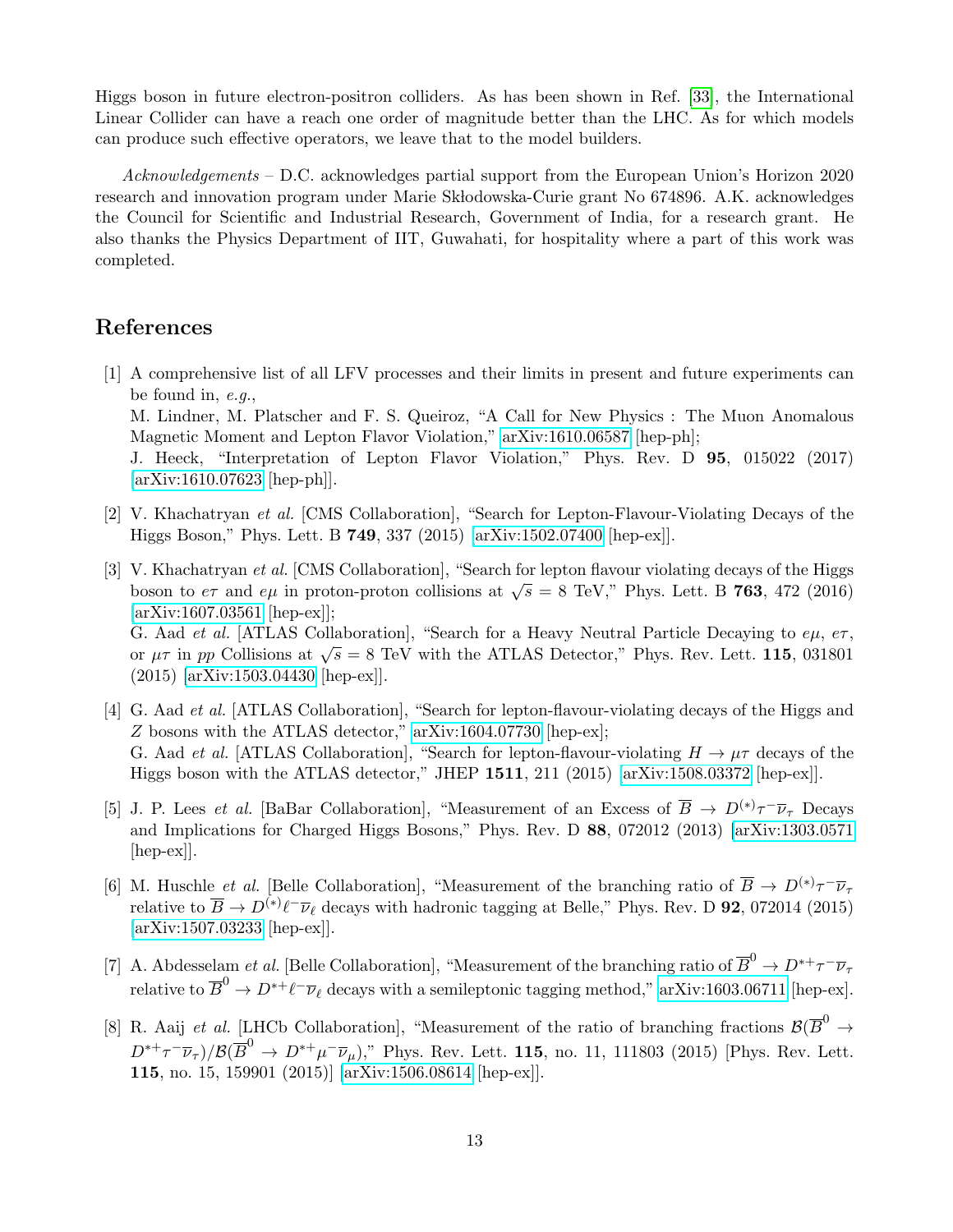- <span id="page-13-0"></span>[9] S. Hirose *et al.* [Belle Collaboration], "Measurement of the  $\tau$  lepton polarization and  $R(D^*)$  in the decay  $\overline{B} \to D^* \tau^- \overline{\nu}_{\tau}$ ," [arXiv:1612.00529](http://arxiv.org/abs/1612.00529) [hep-ex].
- <span id="page-13-1"></span>[10] A. Crivellin, J. Heeck and P. Stoffer, "A perturbed lepton-specific two-Higgs-doublet model facing experimental hints for physics beyond the Standard Model," Phys. Rev. Lett. 116, no. 8, 081801 (2016) [\[arXiv:1507.07567](http://arxiv.org/abs/1507.07567) [hep-ph]].
- <span id="page-13-6"></span>[11] D. Das, C. Hati, G. Kumar and N. Mahajan, "Towards a unified explanation of  $R_{D(*)}$ ,  $R_K$  and  $(g - 2)$ <sub>u</sub> anomalies in a left-right model with leptoquarks," Phys. Rev. D 94, 055034 (2016) [\[arXiv:1605.06313](http://arxiv.org/abs/1605.06313) [hep-ph]]; D. Becirevic, S. Fajfer, N. Kosnik and O. Sumensari, "Leptoquark model to explain the B-physics anomalies,  $R_K$  and  $R_D$ ," Phys. Rev. D 94, 115021 (2016) [\[arXiv:1608.08501](http://arxiv.org/abs/1608.08501) [hep-ph]].
- <span id="page-13-2"></span>[12] S. Bhattacharya, S. Nandi and S. K. Patra, "Looking for possible new physics in  $B \to D^{(*)}\tau\nu_{\tau}$  in light of recent data," [arXiv:1611.04605](http://arxiv.org/abs/1611.04605) [hep-ph].
- <span id="page-13-3"></span>[13] D. Bardhan, P. Byakti and D. Ghosh, "A closer look at the  $R_D$  and  $R_{D*}$  anomalies," [arXiv:1610.03038](http://arxiv.org/abs/1610.03038) [hep-ph].
- <span id="page-13-4"></span>[14] J. Heeck, M. Holthausen, W. Rodejohann and Y. Shimizu, "Higgs  $\rightarrow \mu\tau$  in Abelian and non-Abelian flavor symmetry models," Nucl. Phys. B 896, 281 (2015) [\[arXiv:1412.3671](http://arxiv.org/abs/1412.3671) [hep-ph]]. A. Crivellin, G. D'Ambrosio and J. Heeck, "Explaining  $h \to \mu^{\pm} \tau^{\mp}$ ,  $B \to K^* \mu^+ \mu^-$  and  $B \to$  $K\mu^+\mu^-/B\to Ke^+e^-$  in a two-Higgs-doublet model with gauged  $L_\mu - L_\tau$ ," Phys. Rev. Lett. 114, 151801 (2015) [\[arXiv:1501.00993](http://arxiv.org/abs/1501.00993) [hep-ph]];

D. Aristizabal Sierra and A. Vicente, "Explaining the CMS Higgs flavor violating decay excess," Phys. Rev. D 90, no. 11, 115004 (2014) [\[arXiv:1409.7690](http://arxiv.org/abs/1409.7690) [hep-ph]];

I. Dorsner, S. Fajfer, A. Greljo, J. F. Kamenik, N. Kosnik and I. Nisandzic, "New Physics Models Facing Lepton Flavor Violating Higgs Decays at the Percent Level," JHEP 1506, 108 (2015) [\[arXiv:1502.07784](http://arxiv.org/abs/1502.07784) [hep-ph]];

I. de Medeiros Varzielas, O. Fischer and V. Maurer, "A<sup>4</sup> symmetry at colliders and in the universe," JHEP 1508, 080 (2015) [\[arXiv:1504.03955](http://arxiv.org/abs/1504.03955) [hep-ph]];

W. Altmannshofer, S. Gori, A. L. Kagan, L. Silvestrini and J. Zupan, "Uncovering Mass Generation Through Higgs Flavor Violation," Phys. Rev. D 93, no. 3, 031301 (2016) [\[arXiv:1507.07927](http://arxiv.org/abs/1507.07927) [hepph]].

- <span id="page-13-5"></span>[15] D. Das and A. Kundu, "Two hidden scalars around 125 GeV and h," Phys. Rev. D 92, no. 1, 015009 (2015) [\[arXiv:1504.01125](http://arxiv.org/abs/1504.01125) [hep-ph]]; M. Sher and K. Thrasher, "Flavor Changing Leptonic Decays of Heavy Higgs Bosons," Phys. Rev. D 93, no. 5, 055021 (2016) [\[arXiv:1601.03973](http://arxiv.org/abs/1601.03973) [hep-ph]].
- <span id="page-13-7"></span>[16] R. S. Willey and H. L. Yu, "Neutral Higgs Boson From Decays of Heavy Flavored Mesons," Phys. Rev. D 26, 3086 (1982).
- <span id="page-13-8"></span>[17] C. Bird, P. Jackson, R. V. Kowalewski and M. Pospelov, "Dark matter particle productions in  $b \rightarrow s$  transitions with missing energy," Phys. Rev. Lett. **93**, 201803 (2004) [\[hep-ph/0401195\]](http://arxiv.org/abs/hep-ph/0401195).
- <span id="page-13-9"></span>[18] G. Blankenburg, J. Ellis and G. Isidori, "Flavour-Changing Decays of a 125 GeV Higgs-like Particle," Phys. Lett. B 712, 386 (2012) [\[arXiv:1202.5704](http://arxiv.org/abs/1202.5704) [hep-ph]].
- <span id="page-13-10"></span>[19] R. Harnik, J. Kopp and J. Zupan, "Flavor Violating Higgs Decays," JHEP 1303, 026 (2013) [\[arXiv:1209.1397](http://arxiv.org/abs/1209.1397) [hep-ph]].